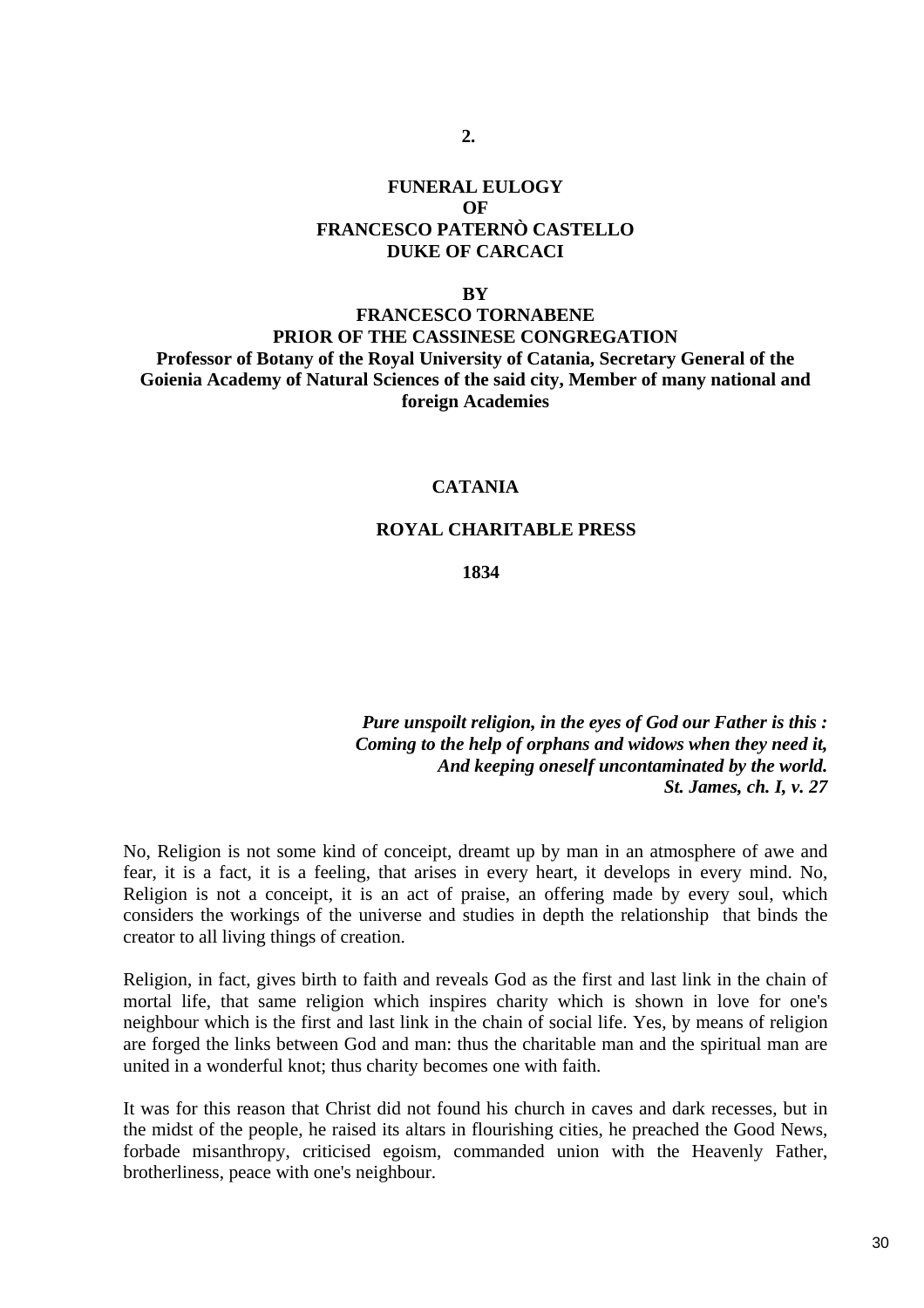Thus, neither extreme acts of penitence, nor the hermit's isolation on their own constitute His spotless and pure religion, but rather a spirit consecrated to the contemplation of God, and a heart hastening to the aid of another: or rather, holy and perfect religion is only that which makes of man a social instrument, which works to convert Adam's race into a loving family, in which the members look after one another in times of danger, help each other in moments of need, comfort each other in misfortune, embrace one another when content, and all these members consecrate to the Heavenly being their actions, their words, their feelings and their thoughts. Pure, unspoilt religion in the eyes of God is this : coming to the help of widows and orphans in their times of tribulation and keeping oneself uncontaminated by the world.

If this is the true spirit of the Catholic religion, if this is the true likeness of holy philanthropy, this was indeed the religion in which our friend both lived and died, for whom today Catania weeps, and every class of society, both sexes, every age weeps for him bitterly : I speak of the noble, the virtuous, the generous, Lord of the Bedchamber in waiting on His Majesty, Francesco Paternò Castello, seventh Duke of Carcaci.

The charitable works which change a man into a hero, and for which the Apostle would willingly be condemned by his colleagues, was the moderator of the feelings and of the desires of Francesco; thus he helped his compatriots impartially and constantly, he aided the destitute, the ward, the orphan and the widow: and just as this holiness arose in him through a sincere sense of morality, so he always saw in the humble and those on whom he bestowed graces and favours that sense of God which sanctifies true charity and covers good works with a supernatural, heavenly merit. For this reason can I say that he truly was a holy temple, a living altar, on which he sacrificed to God the pure and spotless victim of his philanthropic heart, of his devout soul. Pure, unspoilt religion in the eyes of God is this.

And I do not believe he failed. Since this sublime faith made him expel every obstacle from his heart, every feeling of self-interest or vanity, it rendered him magnanimous in the most difficult circumstances just as in the height of good fortune; it led him to break his bread with the hungry, to clothe the naked, visit the sick, console the suffering, assist the downtrodden, counsel those in doubt, bring back those who had strayed off the straight path and to extend a hand in help to all those whom he could who were struck by misfortune. Pure, unspoilt religion in the eyes of God is this : coming to the help of widows and orphans in their times of tribulation. This same faith led him to imitate devoutly the moral teachings of Christ, for whom chastity of body and spirit, denial, self-effacement, in union with God, he consecrated in humility with the gifts of learning, the workings of the intellect, the offerings of prayers and good works. Pure, unspoilt religion in the eyes of God is this … keeping oneself uncontaminated by the world.

Even more so, Francesco Paternò Castello gave his heart to his neighbour and was the man of society in need of him; he dedicated his spirit to God and was the man of the Gospel in all the aspects of his life.

#### **I**

Whatever may have been the origins of his place in society, of his holdings of land, of his inheritance, of his privileges, it is certain that through the diverse nature of his talents, in time he rose above the weight of his property and good fortune; which even if it appears to the man of vulgar imagination and of little religious sensibility to be something unjust and unfair, because it derives from avarice, disputes, envy, it is also something necessary for the continuation of society, for the encouragement of labour, for the progress of industry, for the development of the intellect, for moral and religious perfection. But if from that source have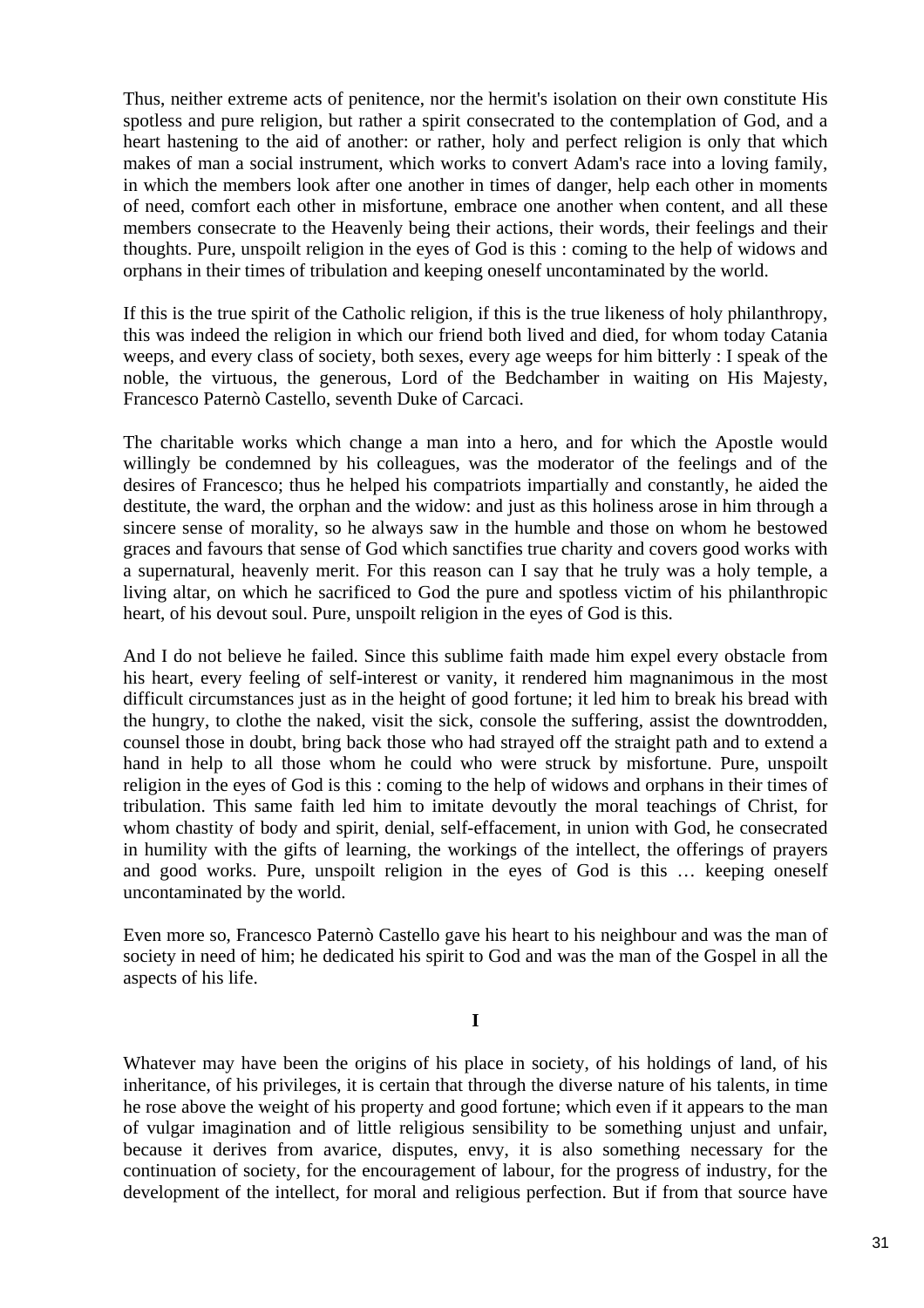their origin the rich and the poor, the wealthy and the needy, pomp and misery, strength and weakness, the lord and the lackey, from this source also arise the origin of natural justice, in which the weak are supported by the strong, the sick seek help from the healthy, the hungry ask for bread from those with plenty, the ignorant are taught by the learned and all men come to the aid of their neighbours; thus it is that all men are members of the same social body. So the money of the poor is hidden within the wealth of the rich; and these latter have a duty to return it when those in need ask it of them.

And if a natural and civil union binds us to our duty to come to the aid of the requests of the poor, all the more are we bound by ties of religious brotherhood ! Gathered together, as the Scriptures say, in one spirit, in one community : called by adoption by one same father; and for whom we are but the stones of a building, the members of a body, the shoots of a vine, the parts of a heart, living and sharing in the one God ! We all participate in the same ceremonies, in the same blessings, we who have one temple, one altar, one priest, one victim, one faith, one hope, should we not also have one spirit of charity ? Who of us would not take in under his own roof him who is lost, who would not give food to the famished, would not give drink to the thirsty, would not cover the limbs of the naked ? Is it not the teaching of the Nazarene to see God Himself in the person of the poor man, or the man who is suffering; a God who receives in his own mercy the assistance given to the needy; a God who promises consolations here on earth, and the highest rewards in Heaven for charity generously given to his own poor children ? Ah ! Good works are an important part of the worship that a Christian must make to his God.

These were the maxims, these the precepts that Francesco saw hidden in every corner, on every wall of his noble, nay sumptuous house, when on the  $15<sup>th</sup>$  August 1786 he opened his eyes to the light of day in Catania, the son of Mario Paternò Castello Duke of Carcaci and Maria San Martino of the Princes Pardo.

In the very first moments of his life Francesco observed the wealth of riches, the ease of smiling fortune, he saw the splendour of his illustrious descent and he knew in his ancestors a precious inheritance of civil virtue and Christian good works carried out privately and publicly for the needs of the fatherland.

This was Catania after the sad misfortune arising from the disastrous eruption of Mount Etna in 1669 as a result of which many places many places were swamped by the horrid black wave of lava and indeed after the terrible earthquake of 1693 which destroyed buildings so that defenceless orphans had only a flimsy roof over them which

## *omissis*

..... that on the 8<sup>th</sup> April the body, as specified in his will and without the least pomp, was carried into the Church of Santa Maria di Gesù attached to the Convent of the Reformed Order of Saint Francis.

The deceased's family, not being allowedto preserve their relative's remains in a splendid sarcophagus, raised a monument dedicated to the memory of his virtues in the Church of Santa Maria di Gesù.

*Notice : Here it is necessary to remind the innumerable admirers of Francesco Paternò Castello e Sammartino, Duke of Carcaci, of a singular contrast which characterised his noble life on Earth : because of this certain detractors who never fail to denigrate the major works*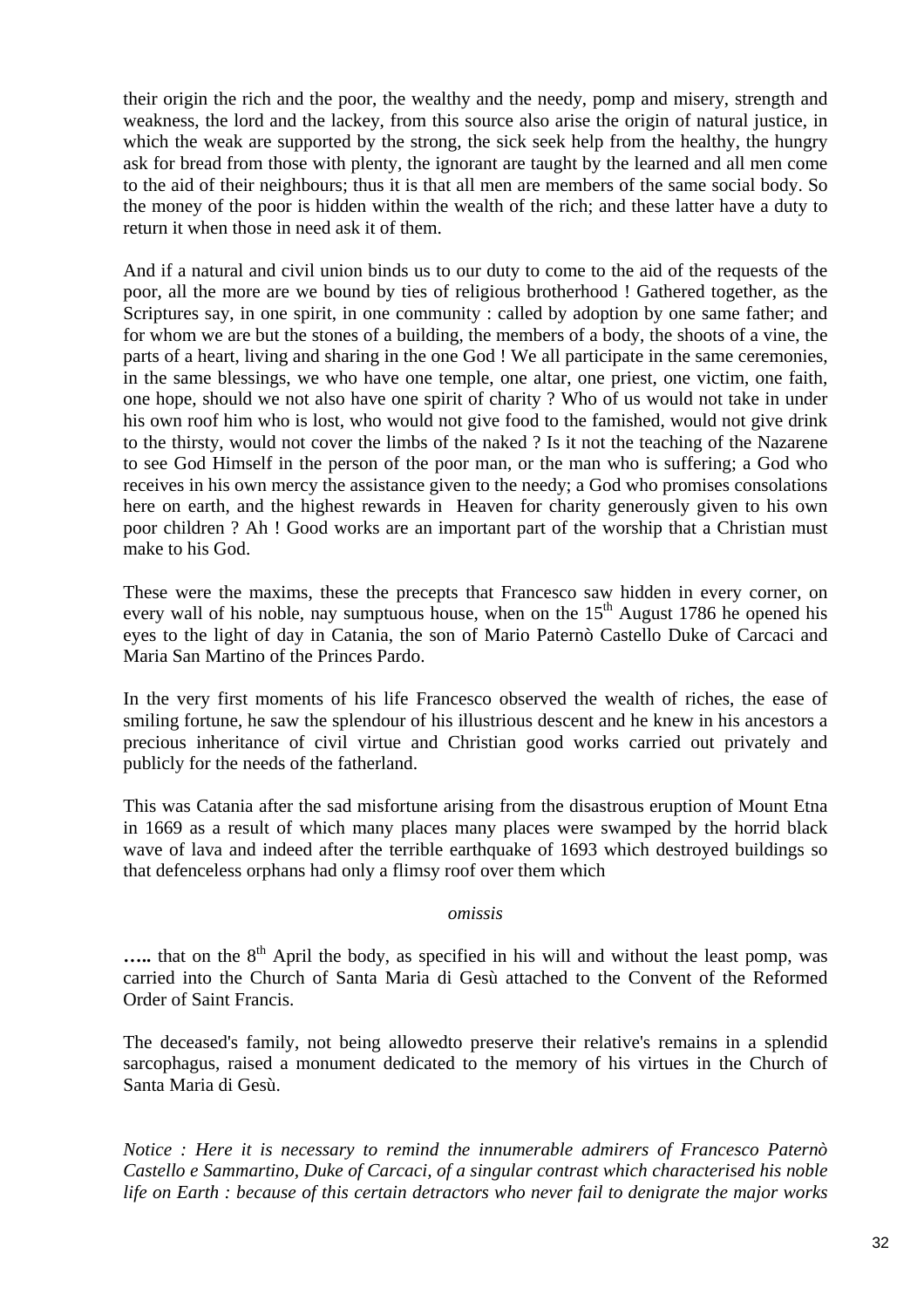*of great benefactors, the more that they saw our Francesco avoiding honours and glory to seek refuge in the anonymity of his pious and sublime soul, the more they wished in their fiendishness to attribute to him an act of great arrogance in his having reclaimed for his illustrious family the Grand Magistry of the Order of the Collar dedicated to Saint Agatha, Holy Virgin and Martyr of Catania, to whom the Paternò have ever been devoted and the suppliers of splendid offerings and great gifts, muttering that by such action he wished to raise the power of his Name to Royal heights as almost to confuse the Ducal Residence with the Royal Palace in Naples, where moreover sits he who decides the destiny of the Kingdom ! But, oh my Lords, let us not forget that the Duke of Carcaci, while he harmoniously combined piety and modesty, charity and anonymity, he cultivated with great learning the arts, letters and historical studies and, while he loved to retreat into himself eschewing all earthly pomp, he also sought out glory for the fatherland ! And what greater glory could there be cited for the fatherland, what should we relate unless those most distinguished Persons who have sprung from the illustrious cradle of the Paternò ? The grandeur of Catania is the glory of the Paternò and that of the Paternò is the glory of Catania ? Thus it does not seem at all strange that our Francesco, ever eager to give his Country greater lustre wished to lavish on his native Country this Supreme Honour.* 

*In the course of going through family correspondence, deepening his erudite knowledge of the Royal origins of his Family, in the archives of his great Ancestor the Most Serene Prince Ignatius II Paternò Castello of Biscari (the branch of the Dukes of Carcaci is junior and descends from that of the Princes of Biscari) he found evidence for what was already known to him of the Aragonese origins of his House and the rights of the House to the Magistry of an Order, among whose knights were men of great renown who were said to be Lords of Spain or more accurately of the Balearic Islands, where they were said to be among the greatest not only of the Kingdom, but of the Latin World and in the Crusades having been among the first to take up the Cross against the Mohammedan infidel who dominated there just as in the land of Sicily before the Normans descended ! Well, our Francesco, by his honesty and by the great prestige of his person and by virtue of having restored such privileges to his House, should have been acclaimed by all and recognised as Grand Master and it would have been as easy matter for him to have obtained the Royal Consent for that exalted position, but he avoided such an honour and in a noteworthy manuscript published only upon the insistence of all the Most Noble members of his family he sought to nominate for such a position his little nephew Don Mario, the eldest child of his own youngest brother, Don Giovanni, the most devoted husband of the Princess Lionora Guttadauro of Emmanuel, because in him was united, by means of his Noble Mother, twice over the blood of the Kings of Aragon and, with the authority of his words, as worthy patriarch, his will prevailed, he appeased the vanity of so many other Heads of numerous great Families, among whom we find persons of high position of rank, authority and influence, and he brought these to recognise without jealousy and with a full sense of justice that his little nephew was the Pretender, the Head of the Great House with its Royal Claims, having inherent in him the Hereditary Grand Magistry of the Orders of the Family, and recognising in Don Giovanni his father (and brother of our own Francesco) the Regent during the minority of little Prince Mario Paternò Castello e Guttadauro d'Emmanuel, giving due and devoted notice of this to His Majesty the King (D.G.).* 

*And when many, marvelling at this spontaneous renunciation by the Duke of Carcaci, asked him about it, he with pious modesty replied to them : The Glorious Deeds of the House have been handed down because they are not its own property, but rather they belong to History and this is our History, the History of this our beloved Catania, the dear and blessed homeland of the Great Saint Agatha, the Heavenly Patron of our House, to whom we owe the*  highest devotion and boundless honour. So it is right and it is just that such a burden of